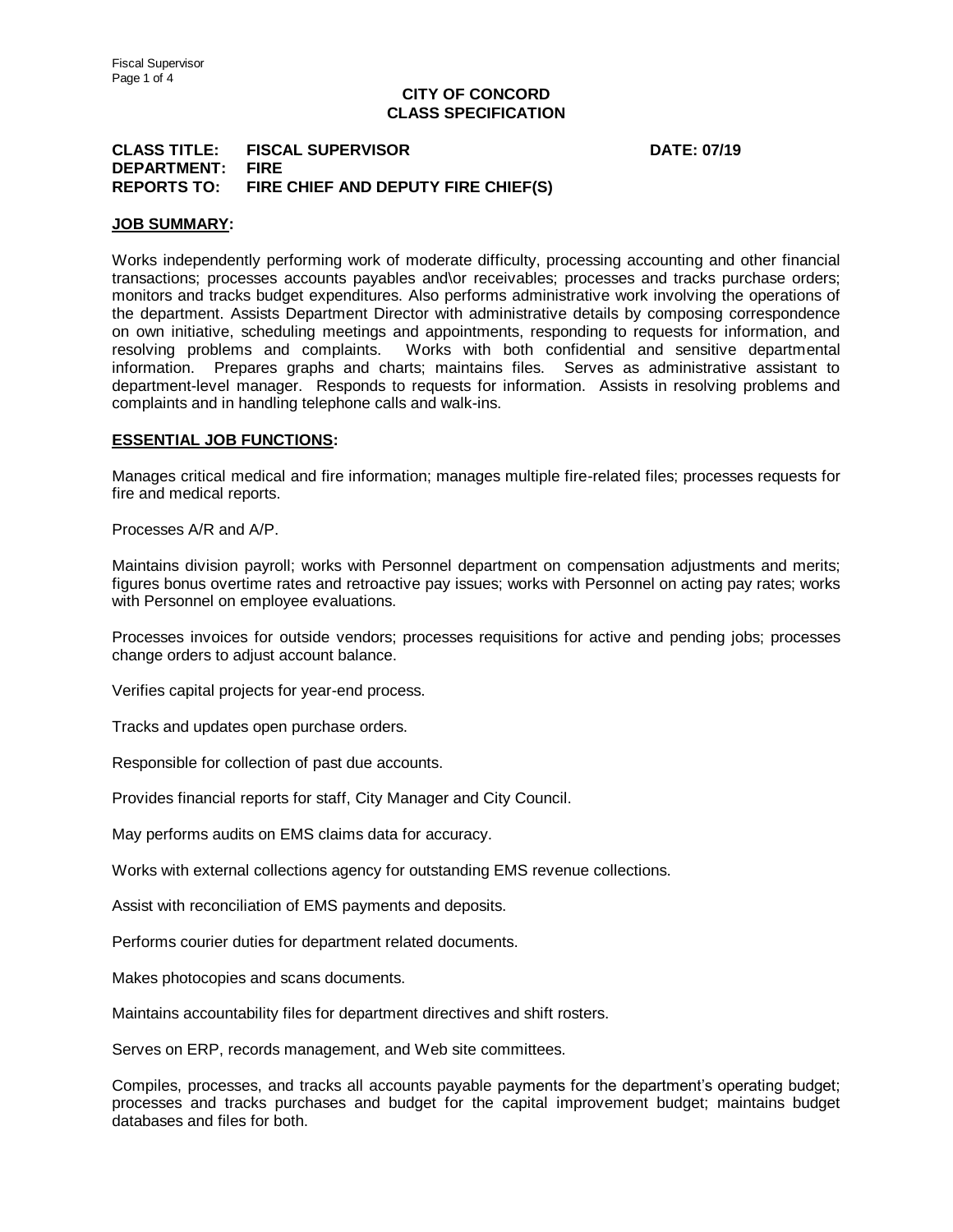Answers the telephone; answers questions or refers callers to appropriate personnel.

Assists in selecting potential candidates during the hiring and recruitment period; sets up polygraph exams; prepares candidate files for background checks; maintains files and databases of candidates.

Manages the department's paramedic intercept billing program.

Organizes and maintains accounts payable, accounts receivable, and inventory records and files.

Orders and maintains office supplies.

Amends, updates, and maintains permanent record of department Administrative Rules and Standard Operating Procedures.

Maintains personnel rosters and files.

Greets visitors and escorts or directs them to appropriate personnel or divisions.

Facilitates the exchange of information among the department head and division heads, department managers, and staff.

Serves on committees; interacts with representatives of state and professional agencies.

Formats and types letters, reports, charts, and other documents requiring special formatting or containing complex terminology, such as contracts, legal documents, and medical reports.

Composes correspondence on own initiative or under general direction to expedite the processing and completion of work.

Receives, reviews, and screens correspondence addressed to Department Director.

Schedules and confirms appointments, meetings, or reservations; maintains appointment calendar to ensure effective time management.

Attempts to resolve problems and issues to save the Director time; interacts with staff, elected officials, and the general public in person or by telephone in order to respond to inquiries, receive complaints, and resolve problems.

Initiates Worker's Compensation Claim forms by typing reports and filing with appropriate agency or office; makes follow-up telephone calls to ensure completed forms have been received and filed; completes supplemental reports on the status of report subjects; maintains appropriate files in accordance with the local, state, and federal laws.

Enters and retrieves technical information from a computer in order to perform research, update records, process transactions, or respond to requests for information.

Compiles and verifies information for further processing or to prepare financial, budgetary, or statistical reports.

Performs a variety of general clerical and administrative tasks associated with the operation of the department; orders supplies and equipment for the office by preparing requisitions and purchase orders; interacts with vendors regarding specifications and availability of supplies and equipment.

Sets up and maintains alphabetic and numeric files so that documents can be filed and retrieved in an orderly fashion; maintains administrative files related to the department.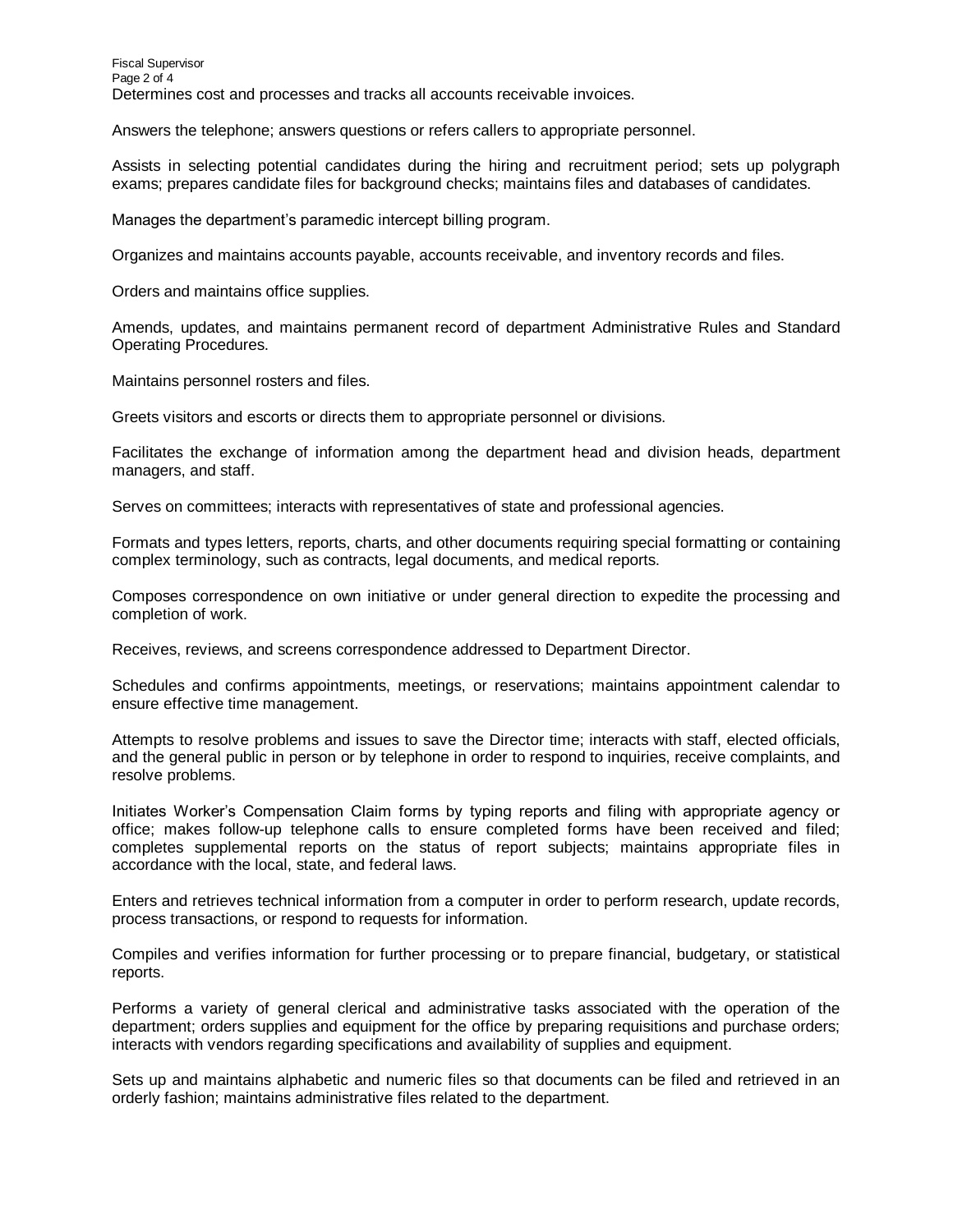Fiscal Supervisor Page 3 of 4 Processes departmental mail; opens, sorts, and distributes mail to appropriate individual or develops a response as appropriate.

Performs other related duties as assigned.

## **MATERIAL AND EQUIPMENT USED:**

Personal Computer and/or Terminal Copier Copier Fax Machine General Office Equipment Calculator Calculator Calculator Adding Machine Multi-line Telephone **Scanner** Scanner Paper Shredder Electric Hole Punch **Electric Stapler** Electric Stapler Computer Printers

## **MINIMUM QUALIFICATIONS REQUIRED:**

**Education and Experience:** (Depending on area of assignment)

High school degree or equivalent and,

High school diploma or GED; and three to four years of related accounting/clerical experience; or;

Any combination of education, training and experience that provides the knowledge, skills and abilities required for the job.

**Licenses and Certifications:** (Depending on area of assignment)

Drivers License Justice of the Peace Notary Public

## **KNOWLEDGE, SKILLS, AND ABILITIES:**

#### **Knowledge of:**

Basic mathematical and statistical computations, including addition, subtraction, multiplication, division, percentages, and ratios.

Administrative policies and procedures related to the administration of the department.

Union contracts, salary schedules, and city personnel, finance, and payroll rules.

Budgetary principles and practices including fiscal monitoring.

Basic accounting procedures.

Technical terminology appropriate to the area of assignment, such as legal or financial terminology.

Modern office methods, procedures, equipment, business letter writing and standard clerical techniques.

Computers, and Windows, TEMSIS, and Fire House programs.

HIPPA guidelines.

Techniques of effective time management.

Correct English usage, including spelling, grammar, punctuation, and vocabulary.

Record keeping, report preparation, filing methods, and records management techniques.

**Skill in:**